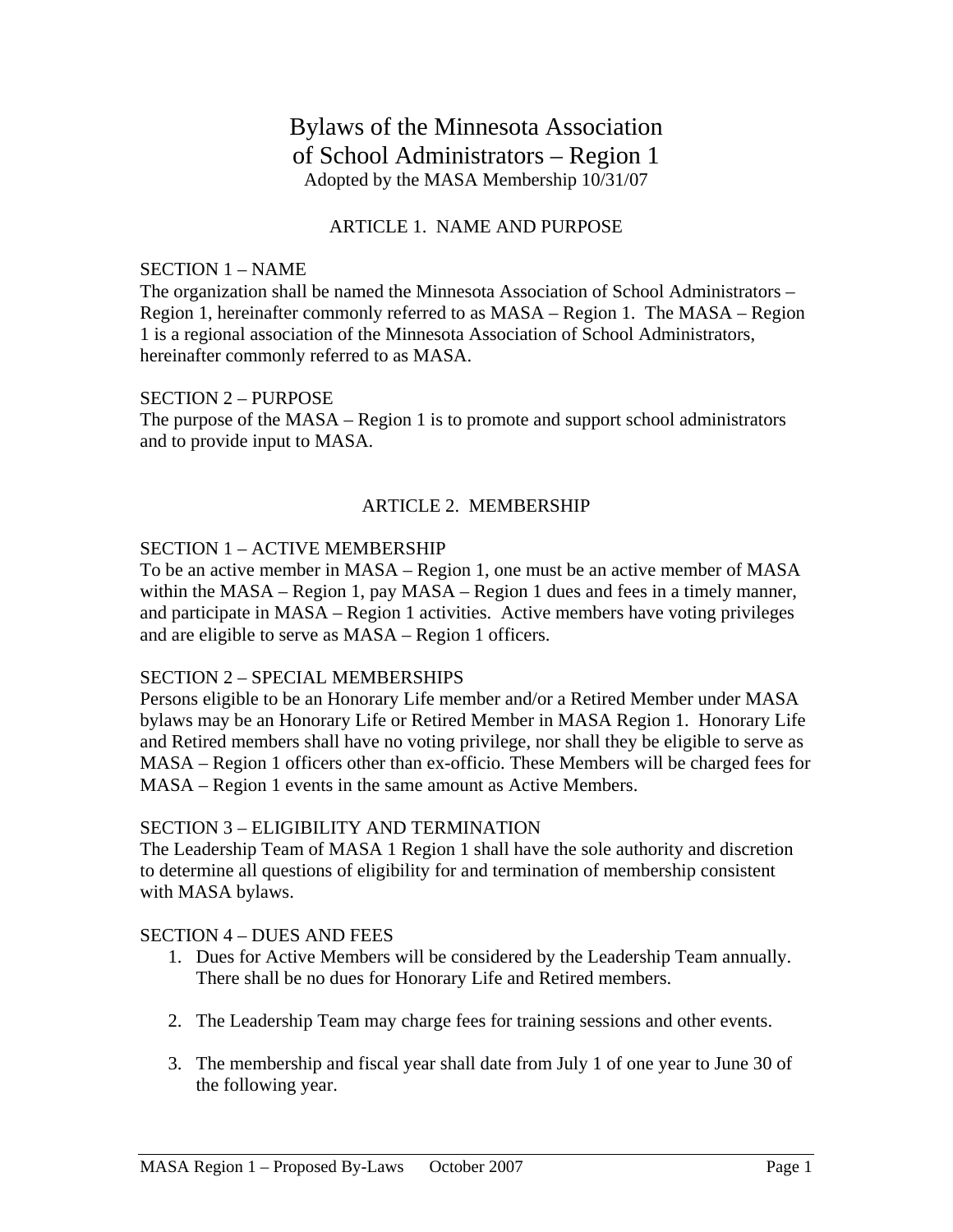# ARTICLE 3. OFFICERS

## SECTION 1 – CHAIR

The Chair shall be the chief elective official of the MASA – Region 1 and shall administer its affairs under the direction of the Leadership Team. The Chair shall preside over all meetings of the Leadership Team and the membership, call meetings of the Leadership Team as necessary or upon the request of a majority of the members of the Leadership Team, and perform such other duties as may be prescribed in these bylaws.

## SECTION 2 – PAST-CHAIR

The Past-Chair shall serve as a member of the Leadership Team.

# SECTION 3 – TREASURER

The Treasurer shall maintain the funds of MASA – Region 1, collect dues from members maintain the financial records of MASA – Region 1, and pay bills approved by the Leadership Team. The Treasurer shall perform other usual and customary functions delegated to the Treasurer of an organization.

## SECTION 4 – SECRETARY

The Secretary shall maintain minutes of the Leadership Team and general membership meetings, notify members of meetings, provide copies of the bylaws to all new members. The Secretary shall perform other usual and customary functions delegated to the Secretary of an organization.

## SECTION 5 – MASA BOARD OF DIRECTORS' REPRESENTATIVE

The MASA Board Representative(s) shall serve as the liaison between MASA – Region 1 and the MASA Board and attend Leadership Team meetings.

## SECTION 6 – TERMS OF OFFICE

The term of office for regularly elected officers shall begin on July 1. Each officer shall serve a two-year term.

## SECTION 7 – VACANCIES

In case a vacancy occurs in the office of Chair, Chair-Elect, Treasurer, or Secretary, an individual may be appointed to fill the vacancy only after proper notices of a general membership meeting of at least a week. Nominations and voting shall then proceed as outlined in Article 4 (Elections) of these bylaws.

# ARTICLE 4. ELECTIONS

## SECTION 1 – APPOINTMENTS

The Past-Chair and two other members of the Leadership Team appointed by the Chair will present the following nominations to the general membership of the MASA – Region 1 at the final meeting of the year for these two-year offices: Chair-Elect (becomes Chair after 2-year Chair-Elect term), Secretary, and Treasurer. The MASA Board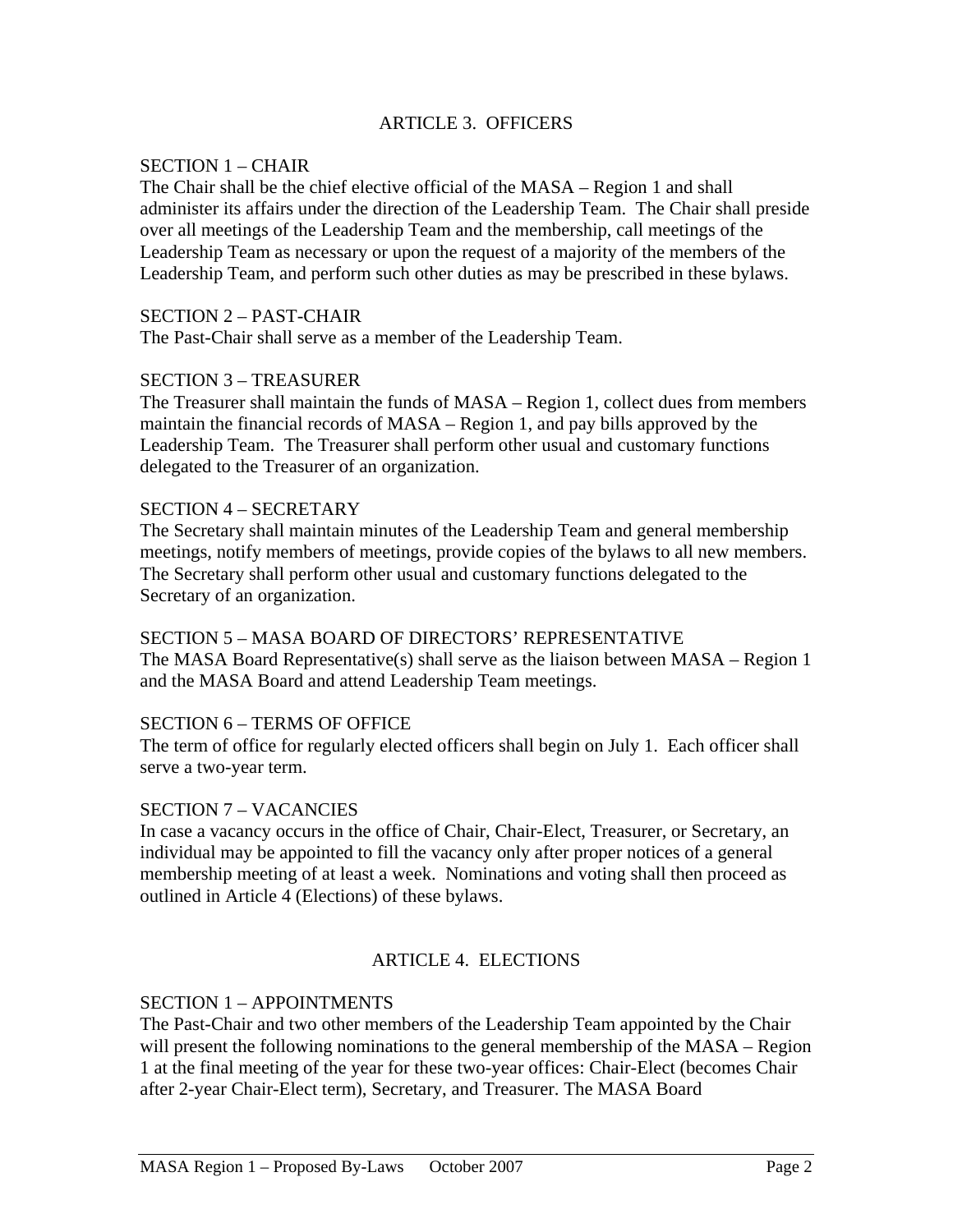Representative is a three-year term. Additional nominations for Chair-Elect, Secretary and Treasurer may be made from the floor. No member of the Nominating Committee may be nominated for these offices. The announcement will include expiration terms and vacant positions.

# SECTION 2 – VOTING

The general membership of MASA – Region 1 will vote on the slate of officers at the spring MASA – Region 1 session.

# ARTICLE 5. LEADERSHIP TEAM

## SECTION 1 – REGIONAL LEADERSHIP TEAM

The Leadership Team of MASA – Region 1 shall be the administrative body of MASA – Region 1, and as such shall exercise all the powers, duties, and rights of corporate directors subject to the limitations and restrictions provided by these bylaws and MASA's bylaws. Its duties shall include, but not be limited to

- 1. Plan and coordinate the region's meetings and activities.
- 2. Develop and maintain a communications network throughout the region and liaison with MASA.
- 3. Make recommendations to the general membership and implement recommendations and policies adopted by them.
- 4. Perform such responsibilities as may be prescribed elsewhere by these bylaws.
- 5. Approve for payment all bills submitted to MASA Region 1.

## SECTION 2 – MEMBERSHIP

Whenever possible, MASA Region 1 shall attempt to have one representative elected from each Component Group (Superintendents, Special Education Directors, Central Office, Service Provider) appointed as a member of the Regional Leadership Team. Each Regional Leadership Team Members shall maintain communication with the statewide MASA component group officers and MASA Board representatives.

## SECTION 3 – MEMBERSHIP REQUIREMENTS FOR ACTION

A majority of the Leadership Team present at any appropriately scheduled meeting shall have the power to act.

## SECTION 4 – MEETINGS

The Leadership Team shall hold no less than two meetings per year.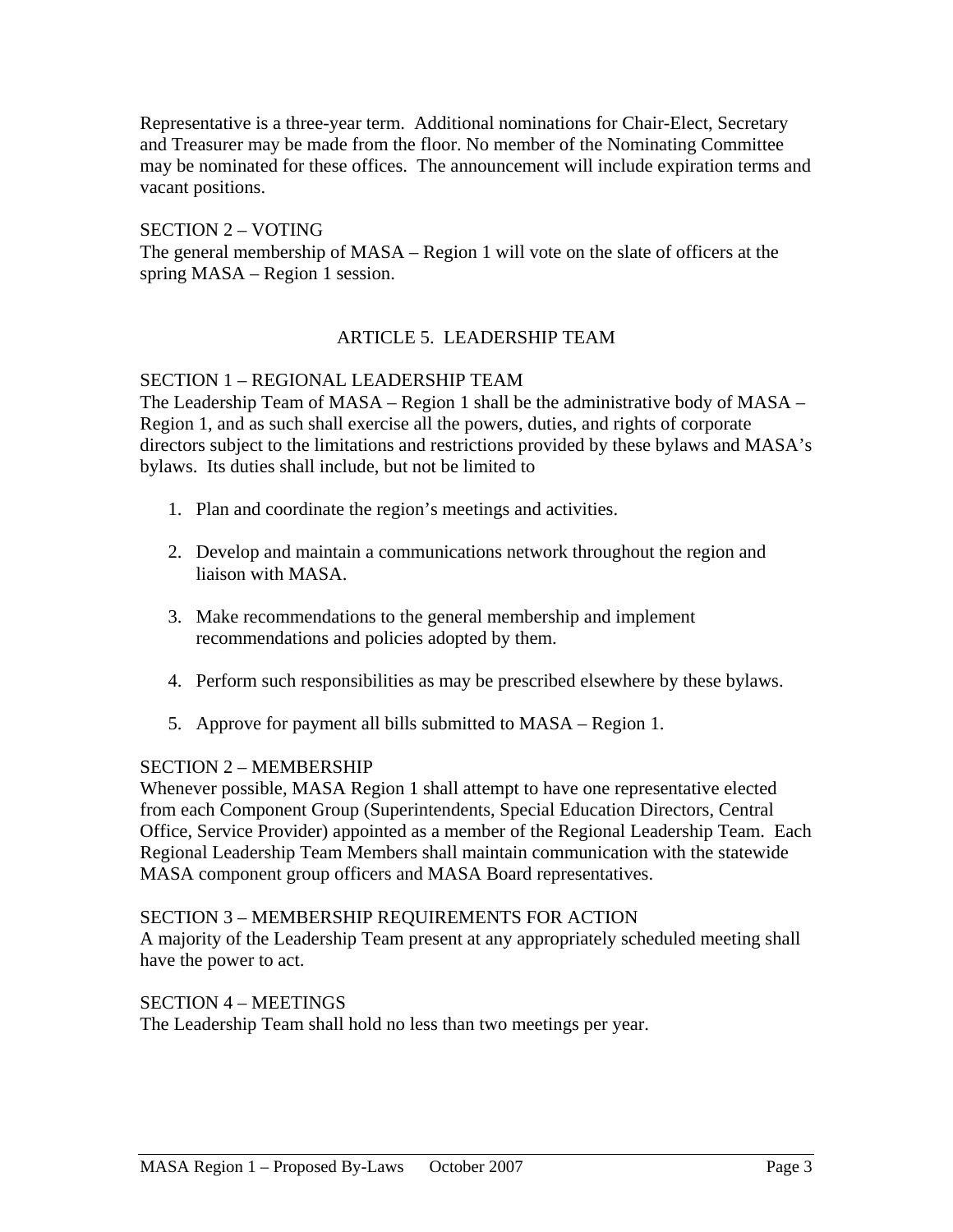## ARTICLE 6. GENERAL MEMBERSHIP MEETINGS

# SECTION 1 – NOTICE

Members must receive at least a one-week notice for a general meeting of the MASA – Region 1 membership to be held.

#### SECTION 2 – MINIMUM NUMBER OF MEETINGS

There shall be a minimum of two meetings of the general membership each year.

#### SECTION 3 – MEMBERSHIP REQUIREMENTS FOR ACTION

A majority of those present at any meeting of the general MASA – Region 1 – membership shall have the power to act.

#### SECTION 4 – POWERS AND DUTIES

The powers and duties of the general membership shall include the following:

- 1. Consider and act on all recommendations and proposals brought before it and advise the Leadership Team on implementing decisions of the general membership.
- 2. Perform such other responsibilities as may be prescribed elsewhere in these bylaws.

# ARTICLE 7. COMMITTEES

## SECTION 1 – STANDING COMMITTEES

MASA – Region 1 members shall be encouraged to volunteer for MASA Standing Committees, which include: Executive Development, Nominating, Member Services, Educational Positions – Legislative, Federal Advocacy.

## SECTION 2 – SPECIAL COMMITTEES

- **1.** New Member Committee This Committee will develop and deliver new MASA Region 1 member orientation and introduction to the membership and will develop strategies to assist new members, such as mentoring and information sharing.
- 2. Special committees to deal with regional issues may be authorized by the general membership, the Leadership Team, or these bylaws. Size, membership, and termination date of the committee shall be determined by the authorizing agent. In cases where these factors are not clear, the Leadership Team shall make the final decisions.